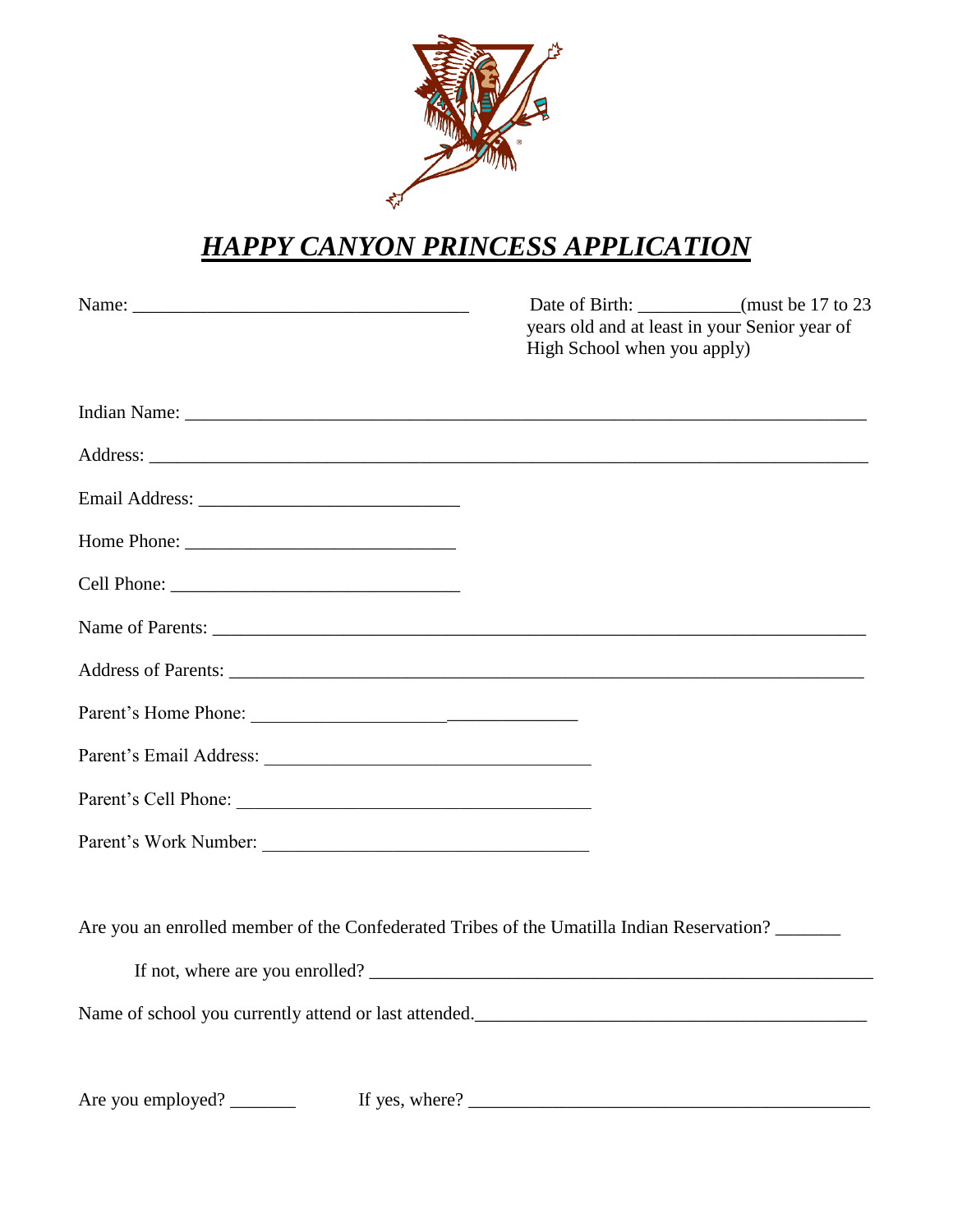| ,我们也不能在这里的人,我们也不能在这里的人,我们也不能在这里的人,我们也不能在这里的人,我们也不能在这里的人,我们也不能在这里的人,我们也不能在这里的人,我们也                 |
|---------------------------------------------------------------------------------------------------|
|                                                                                                   |
|                                                                                                   |
| Family Heritage and History: (Please feel free to attach another sheet if needed.)                |
|                                                                                                   |
|                                                                                                   |
|                                                                                                   |
|                                                                                                   |
|                                                                                                   |
| If you are or have been in Happy Canyon, please list what roles you have had in the show.         |
|                                                                                                   |
|                                                                                                   |
|                                                                                                   |
|                                                                                                   |
|                                                                                                   |
|                                                                                                   |
| If not, please list the name, address, and phone number of the person who owns the horse you will |
|                                                                                                   |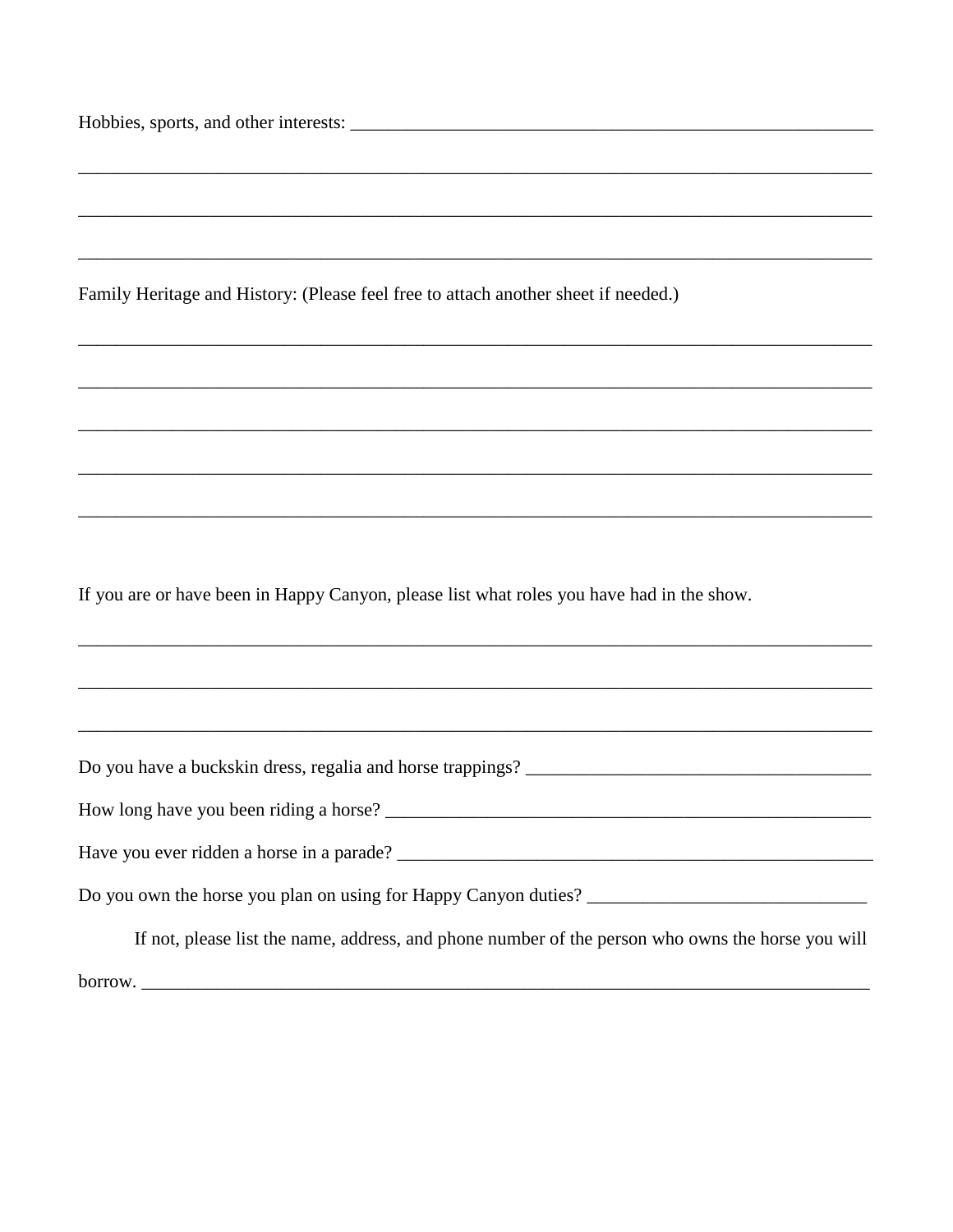While Happy Canyon pays the expenses of the princesses at Happy Canyon events, the parents will have expenses of their own such as getting to parades, horse care, and their overnight accommodations and meals. Please have parents initial that they there are aware of this. We will have a place to meet before each event. You are responsible for getting to and from the meeting places on time. Do you have a driver's license? \_\_\_\_\_\_\_ Do you have access to a car? \_\_\_\_\_\_\_ Will your parents be able to assist you with your duties as a princess, haul your horse, prepare your horse for parades and Round-Up, as well as attend special events during the summer? Do you understand that if you are selected that your time must be totally committed to Happy Canyon? This means your responsibilities as a Happy Canyon Princesses **always** come first? \_\_\_\_\_\_\_\_\_\_\_\_\_\_\_ You will be required to miss some school to participate in Happy Canyon activities if you are selected. Are you able to take time off from school? \_\_\_\_\_\_\_\_\_\_ What is your GPA? \_\_\_\_\_\_\_\_\_

What are your plans for the future?